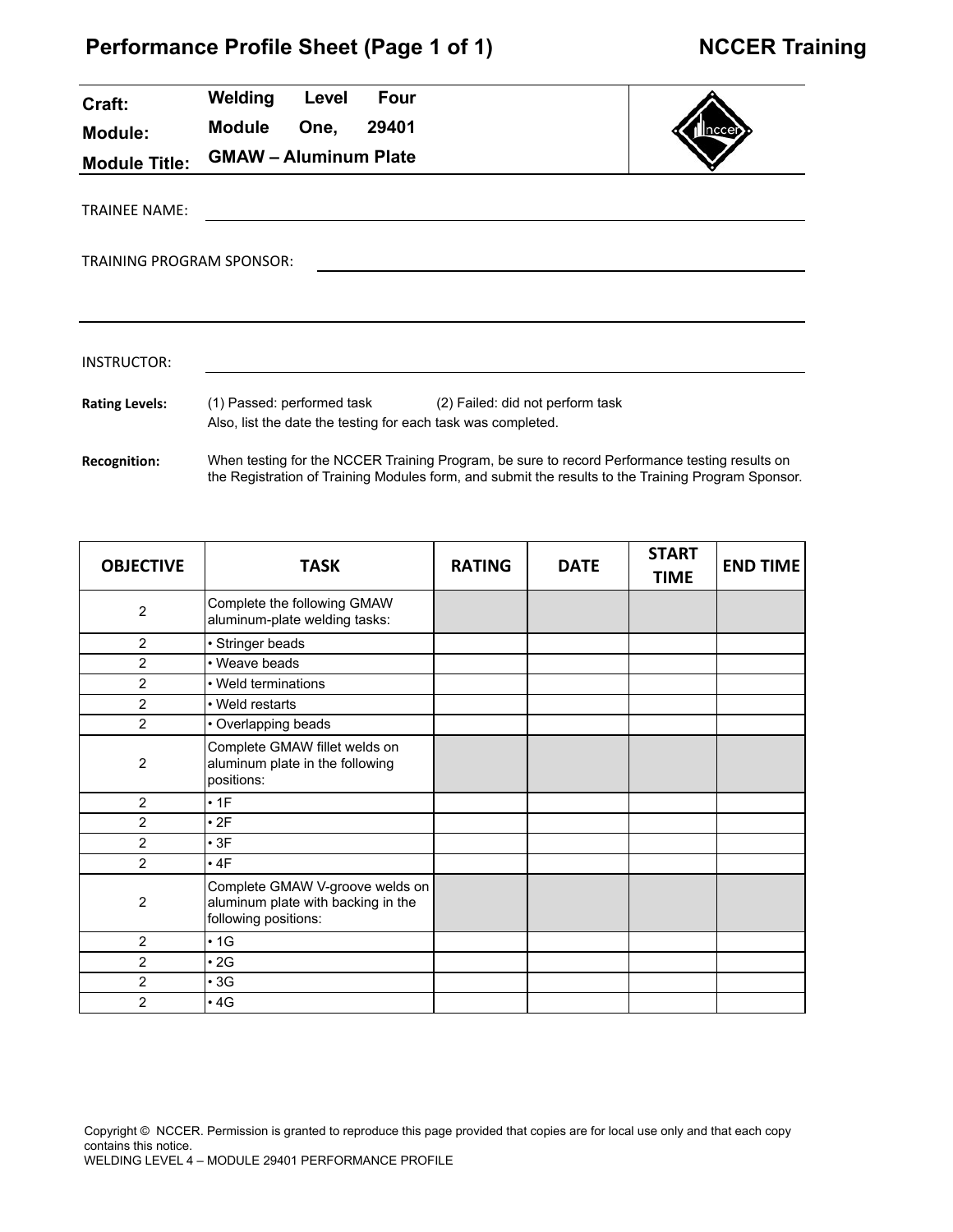| Craft:                    | Welding<br>Level<br><b>Four</b>                                                                                                                                                                     |  |
|---------------------------|-----------------------------------------------------------------------------------------------------------------------------------------------------------------------------------------------------|--|
| <b>Module:</b>            | <b>Module</b><br>29404<br>Two,                                                                                                                                                                      |  |
| <b>Module Title:</b>      | <b>GMAW - Aluminum Pipe</b>                                                                                                                                                                         |  |
| <b>TRAINEE NAME:</b>      |                                                                                                                                                                                                     |  |
| TRAINING PROGRAM SPONSOR: |                                                                                                                                                                                                     |  |
|                           |                                                                                                                                                                                                     |  |
|                           |                                                                                                                                                                                                     |  |
| <b>INSTRUCTOR:</b>        |                                                                                                                                                                                                     |  |
| <b>Rating Levels:</b>     | (1) Passed: performed task<br>(2) Failed: did not perform task<br>Also, list the date the testing for each task was completed.                                                                      |  |
| <b>Recognition:</b>       | When testing for the NCCER Training Program, be sure to record Performance testing results on<br>the Registration of Training Modules form, and submit the results to the Training Program Sponsor. |  |

| <b>OBJECTIVE</b> | <b>TASK</b>                                                                              | <b>RATING</b> | <b>DATE</b> | <b>START</b><br><b>TIME</b> | <b>END TIME</b> |
|------------------|------------------------------------------------------------------------------------------|---------------|-------------|-----------------------------|-----------------|
|                  | Make GMAW V-groove welds on<br>aluminum pipe with backing in the<br>following positions: |               |             |                             |                 |
|                  | $\cdot$ 2G                                                                               |               |             |                             |                 |
|                  | l• 5G                                                                                    |               |             |                             |                 |
|                  | $\cdot$ 6G                                                                               |               |             |                             |                 |



т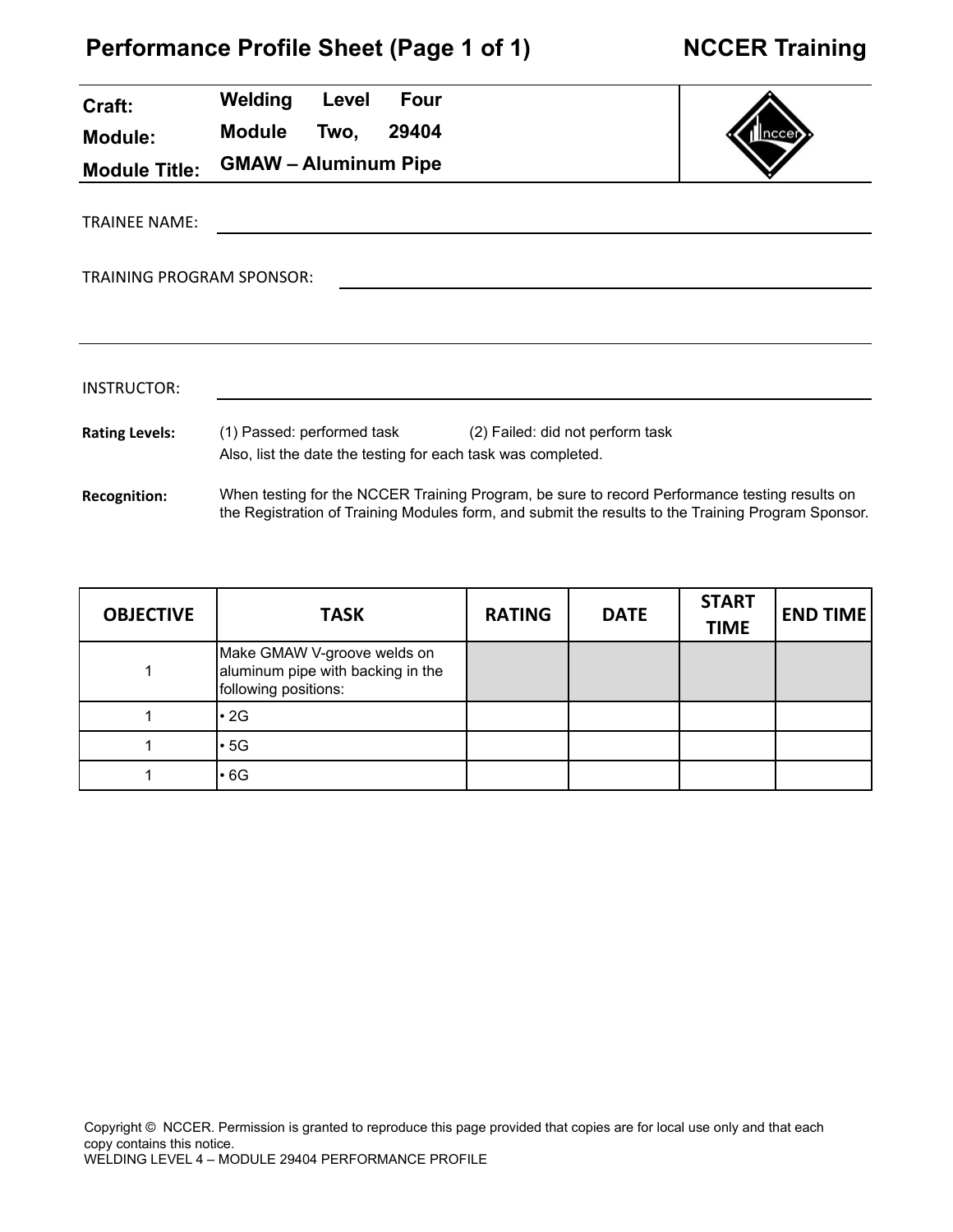| Craft:                           | <b>Welding Level Four</b>                                                                                                      |      |  |  |
|----------------------------------|--------------------------------------------------------------------------------------------------------------------------------|------|--|--|
| <b>Module:</b>                   | Module Three, 29402                                                                                                            | ncce |  |  |
| <b>Module Title:</b>             | <b>GTAW - Aluminum Plate</b>                                                                                                   |      |  |  |
| <b>TRAINEE NAME:</b>             |                                                                                                                                |      |  |  |
| <b>TRAINING PROGRAM SPONSOR:</b> |                                                                                                                                |      |  |  |
|                                  |                                                                                                                                |      |  |  |
| <b>INSTRUCTOR:</b>               |                                                                                                                                |      |  |  |
| <b>Rating Levels:</b>            | (1) Passed: performed task<br>(2) Failed: did not perform task<br>Also, list the date the testing for each task was completed. |      |  |  |

**Recognition:** When testing for the NCCER Training Program, be sure to record Performance testing results on the Registration of Training Modules form, and submit the results to the Training Program Sponsor.

| <b>OBJECTIVE</b> | <b>TASK</b>                                                                                             | <b>RATING</b> | <b>DATE</b> | <b>START</b><br><b>TIME</b> | <b>END TIME</b> |
|------------------|---------------------------------------------------------------------------------------------------------|---------------|-------------|-----------------------------|-----------------|
| 1                | Weld a pad on aluminum plate in the<br>flat position using GTAW stringer and<br>weave beads.            |               |             |                             |                 |
| 1                | $\cdot$ 1F                                                                                              |               |             |                             |                 |
|                  | $\cdot$ 2F                                                                                              |               |             |                             |                 |
| 1                | $\cdot$ 3F                                                                                              |               |             |                             |                 |
|                  | $\cdot$ 4F                                                                                              |               |             |                             |                 |
|                  | Make multiple-pass GTAW V-groove<br>welds with backing on aluminum<br>plate in the following positions: |               |             |                             |                 |
| 1                | $\cdot$ 1G                                                                                              |               |             |                             |                 |
|                  | $\cdot$ 2G                                                                                              |               |             |                             |                 |
| 1                | $\cdot$ 3G                                                                                              |               |             |                             |                 |
|                  | $\cdot$ 4G                                                                                              |               |             |                             |                 |

Copyright © NCCER. Permission is granted to reproduce this page provided that copies are for local use only and that each copy contains this notice.

WELDING LEVEL 4 – MODULE 29402 PERFORMANCE PROFILE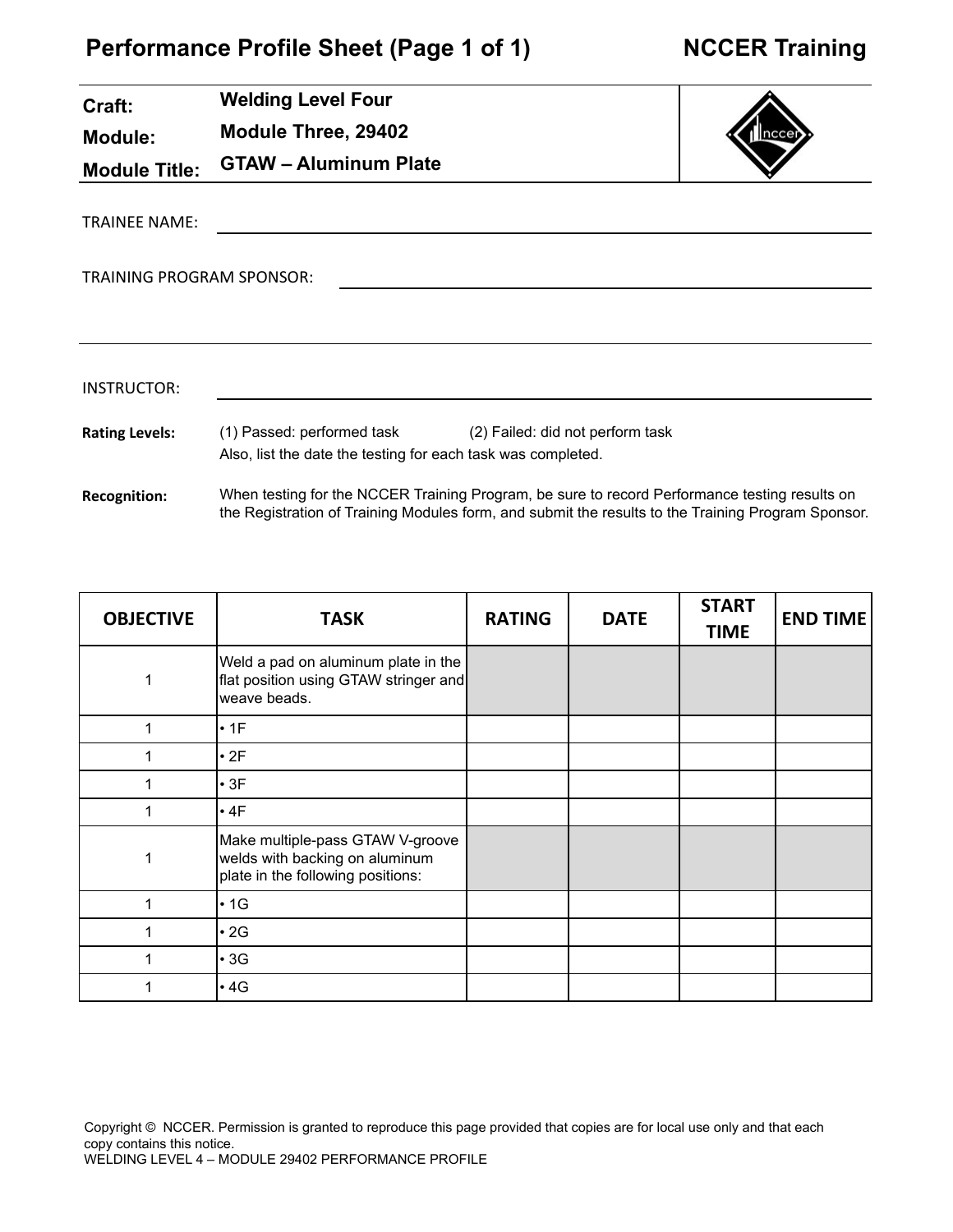J.

| Craft:                           | <b>Welding Level Four</b>                                                                                                   |  |  |  |
|----------------------------------|-----------------------------------------------------------------------------------------------------------------------------|--|--|--|
| <b>Module:</b>                   | Module Four, 29403                                                                                                          |  |  |  |
| <b>Module Title:</b>             | <b>GTAW - Aluminum Pipe</b>                                                                                                 |  |  |  |
| <b>TRAINEE NAME:</b>             |                                                                                                                             |  |  |  |
| <b>TRAINING PROGRAM SPONSOR:</b> |                                                                                                                             |  |  |  |
|                                  |                                                                                                                             |  |  |  |
| <b>INSTRUCTOR:</b>               |                                                                                                                             |  |  |  |
|                                  |                                                                                                                             |  |  |  |
| <b>Rating Levels:</b>            | (1) Passed: performed task (2) Failed: did not perform task<br>Also, list the date the testing for each task was completed. |  |  |  |
| <b>Recognition:</b>              | When testing for the NCCER Training Program, be sure to record Performance testing results on                               |  |  |  |

the Registration of Training Modules form, and submit the results to the Training Program Sponsor.

| <b>OBJECTIVE</b> | <b>TASK</b>                                                                          | <b>RATING</b> | <b>DATE</b> | <b>START</b><br><b>TIME</b> | <b>END TIME</b> |
|------------------|--------------------------------------------------------------------------------------|---------------|-------------|-----------------------------|-----------------|
|                  | Make GTAW modified U-groove<br>welds on aluminum pipe in the<br>following positions: |               |             |                             |                 |
|                  | l• 2G                                                                                |               |             |                             |                 |
|                  | l• 5G                                                                                |               |             |                             |                 |
|                  | l• 6G                                                                                |               |             |                             |                 |